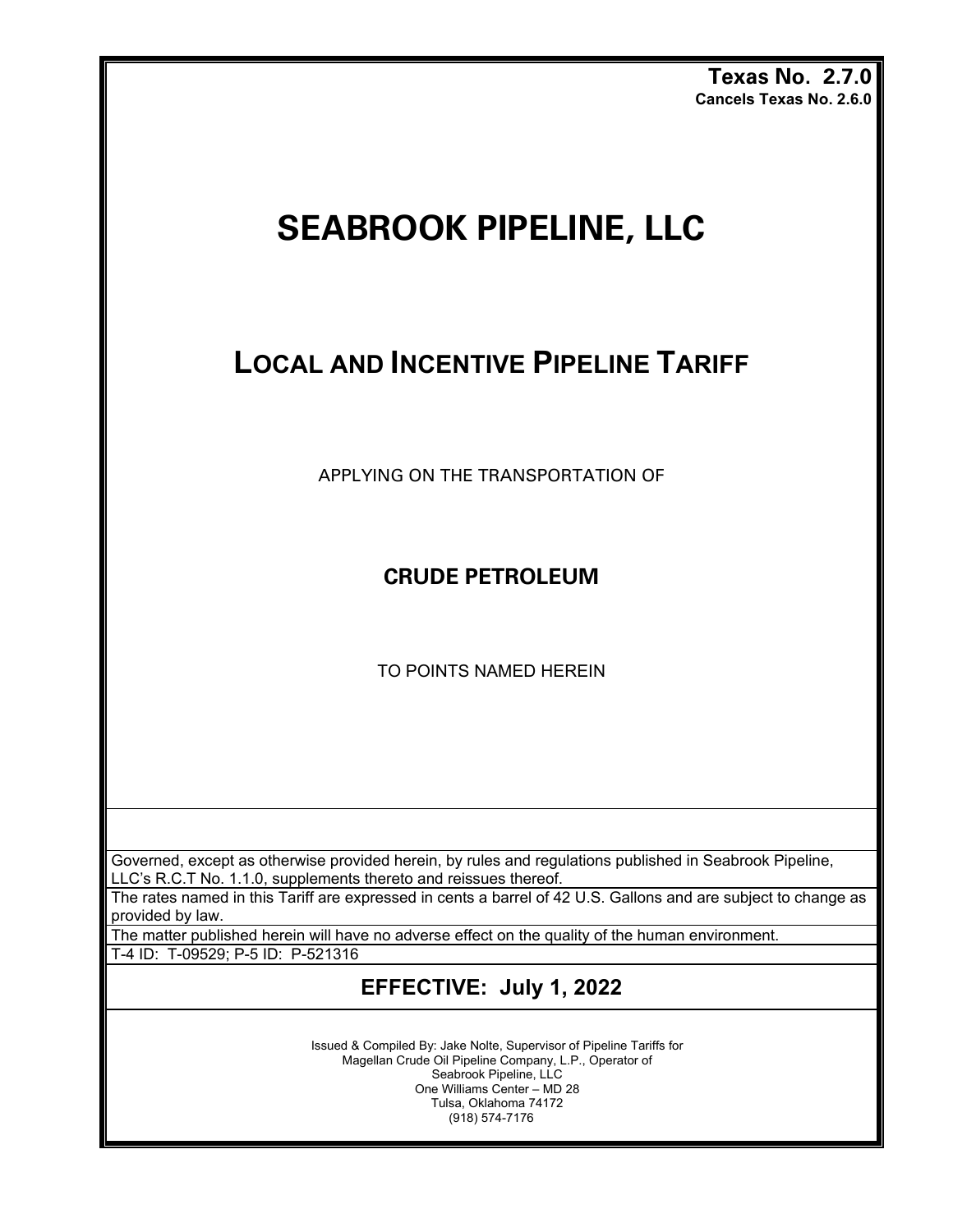#### **TABLE OF RATES** All Rates are for pipeline transportation only.

| <b>ITEM NO.</b> | <b>FROM</b><br>(Origin)                                      | ΤO                                                                | <b>Local Rate</b>                              |
|-----------------|--------------------------------------------------------------|-------------------------------------------------------------------|------------------------------------------------|
|                 |                                                              | (Destination)                                                     | Rate in Cents per barrel<br>of 42 U.S. Gallons |
| 100             | Seabrook Terminal, LLC<br><b>Terminal</b><br>in Seabrook, TX | Choate Road Jct., TX                                              | [1] 66.43                                      |
| 125             | Genoa Jct., TX                                               | Seabrook Terminal in<br>Seabrook, TX<br>[Note 1]                  | $[U]$ 26.17                                    |
| 150             | Choate Road Jct., TX                                         | Seabrook Terminal, LLC<br>Terminal<br>in Seabrook, TX<br>[Note 1] | [1] 66.43<br>[Note 2]                          |

[Note 1] Shipper tankage shall be required at Destination point.

[Note 2] Participating Shippers (as such term is defined in Section 1 of Item 200) may qualify for incentive rates for this move under the terms of the commitment agreement with Carrier.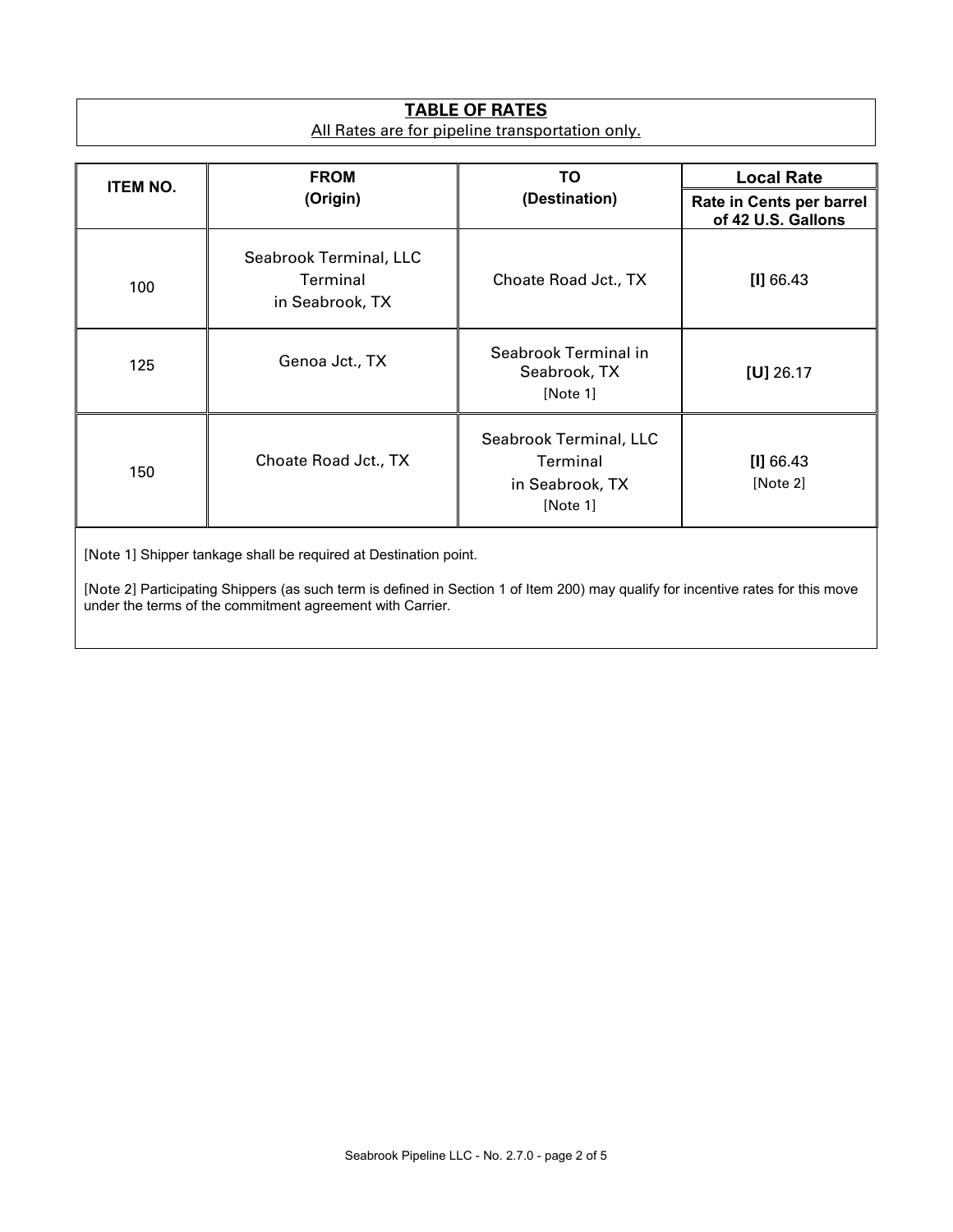| <b>ITEM</b><br>190                                                                                                                                                                                                                                                                                                                                                                                                  | <b>INCENTIVE RATES</b><br>(Rates are In Cents Per Barrel)<br>Rates are for Pipeline Transportation Only. |                                                     |                                                                    |                                              |  |
|---------------------------------------------------------------------------------------------------------------------------------------------------------------------------------------------------------------------------------------------------------------------------------------------------------------------------------------------------------------------------------------------------------------------|----------------------------------------------------------------------------------------------------------|-----------------------------------------------------|--------------------------------------------------------------------|----------------------------------------------|--|
| The rates set forth in this Item will apply to deliveries of Crude from the Incentive Origin to the Incentive Destination, as defined<br>below.                                                                                                                                                                                                                                                                     |                                                                                                          |                                                     |                                                                    |                                              |  |
| For any Shipper who ships and delivers, in its name, the Average Barrels Per Day Per Month set out in the table below, in any<br>calendar month, Carrier will invoice the Shipper at the Incentive Rates set out in the table below. If Shipper does not meet any<br>of the Average Barrel Per Day Per Month Volume Thresholds, Carrier will invoice the Shipper at the rate set out in Item 125 of<br>this tariff. |                                                                                                          |                                                     |                                                                    |                                              |  |
|                                                                                                                                                                                                                                                                                                                                                                                                                     | <b>FROM</b><br>(Incentive Origin)                                                                        | TO<br>(Incentive Destination)                       | <b>Volume Thresholds</b><br>(Average Barrels Per Day<br>Per Month) | <b>INCENTIVE RATES</b><br>(Cents Per Barrel) |  |
| Genoa Jct., TX                                                                                                                                                                                                                                                                                                                                                                                                      |                                                                                                          | Seabrook<br>Terminal in<br>Seabrook, TX<br>[Note 1] | $40,000 - 59,999$                                                  | $[U]$ 19.16                                  |  |
|                                                                                                                                                                                                                                                                                                                                                                                                                     |                                                                                                          |                                                     | 60,000 or more                                                     | $[U]$ 15.97                                  |  |
| [Note 1] Shipper tankage shall be required at Destination point.                                                                                                                                                                                                                                                                                                                                                    |                                                                                                          |                                                     |                                                                    |                                              |  |

#### **PIPELINE INCENTIVE PROGRAM**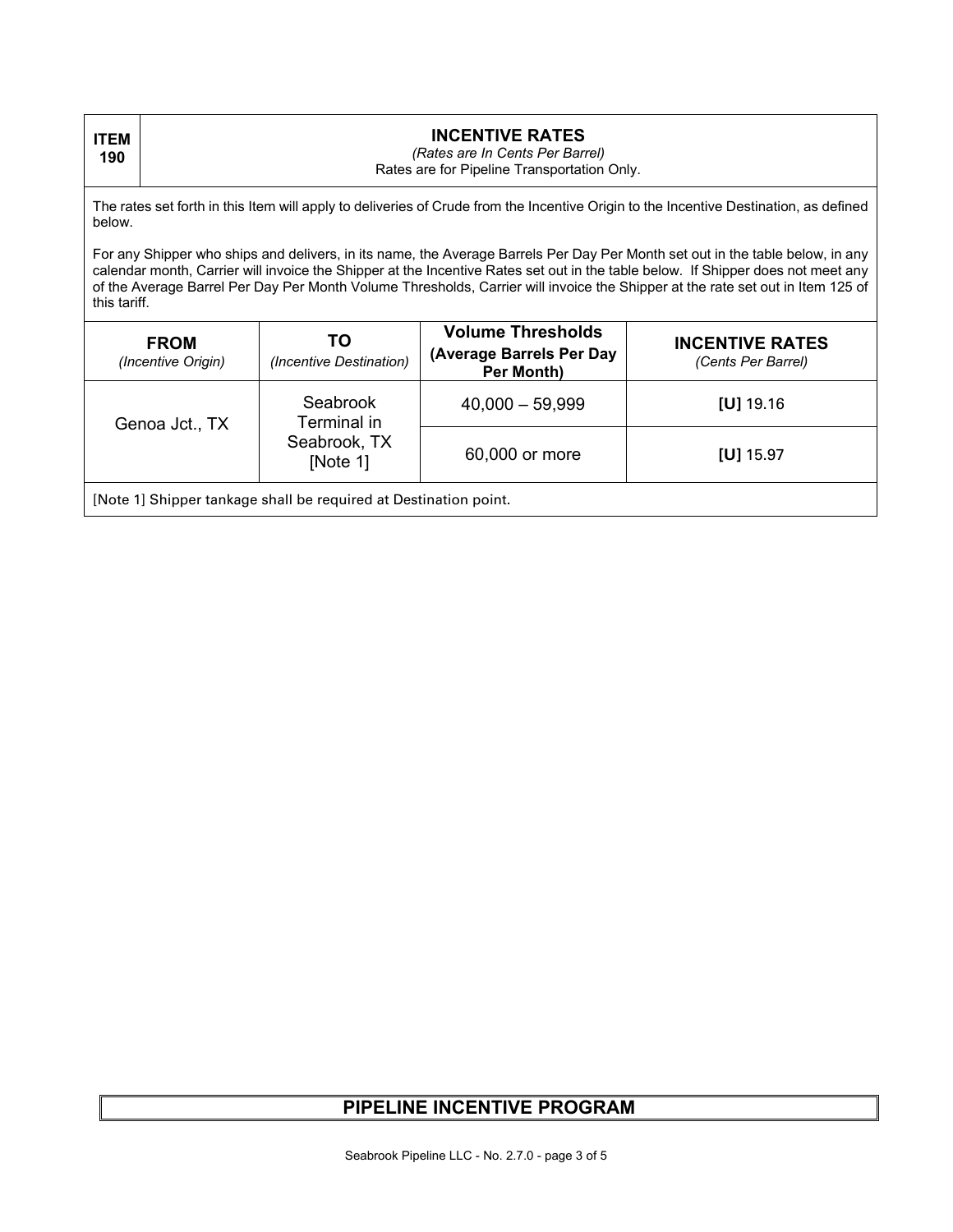| <b>ITEM</b>                                                                                                                                                                                                                                                                                                              | 5-YEAR QUARTERLY INCENTIVE PROGRAM<br>FOR COMMITMENT OF AT LEAST 70,000 BPD                                                                                                                                                                                                                                                                                                                                                                                                                                                                                                                                                                                                                                                                                                                                                                                                                                                                                                                                                                                                                                                                                                                                                                                                                                                                                                                                                                                                |                                                                                                                                                                                                             |                                             |  |  |  |
|--------------------------------------------------------------------------------------------------------------------------------------------------------------------------------------------------------------------------------------------------------------------------------------------------------------------------|----------------------------------------------------------------------------------------------------------------------------------------------------------------------------------------------------------------------------------------------------------------------------------------------------------------------------------------------------------------------------------------------------------------------------------------------------------------------------------------------------------------------------------------------------------------------------------------------------------------------------------------------------------------------------------------------------------------------------------------------------------------------------------------------------------------------------------------------------------------------------------------------------------------------------------------------------------------------------------------------------------------------------------------------------------------------------------------------------------------------------------------------------------------------------------------------------------------------------------------------------------------------------------------------------------------------------------------------------------------------------------------------------------------------------------------------------------------------------|-------------------------------------------------------------------------------------------------------------------------------------------------------------------------------------------------------------|---------------------------------------------|--|--|--|
| NO.                                                                                                                                                                                                                                                                                                                      | From: Seabrook Terminal, LLC Terminal in Seabrook, TX<br>To: Choate Road Jct., TX                                                                                                                                                                                                                                                                                                                                                                                                                                                                                                                                                                                                                                                                                                                                                                                                                                                                                                                                                                                                                                                                                                                                                                                                                                                                                                                                                                                          |                                                                                                                                                                                                             |                                             |  |  |  |
|                                                                                                                                                                                                                                                                                                                          | Rates set forth in this Item apply to deliveries of Crude Petroleum from the Incentive Rate Origin, defined<br>1.<br>as Seabrook Terminal, LLC Terminal in Seabrook, TX, to the Incentive Destination of Choate Road Jct.,<br>TX as further defined in paragraph 6 of this Item.                                                                                                                                                                                                                                                                                                                                                                                                                                                                                                                                                                                                                                                                                                                                                                                                                                                                                                                                                                                                                                                                                                                                                                                           |                                                                                                                                                                                                             |                                             |  |  |  |
|                                                                                                                                                                                                                                                                                                                          | Any Shipper desiring to avail itself of the Incentive Rates, as set forth herein must satisfy all of the following<br>provisions to be a "Participating Shipper"<br>Shipper must enter into a prior written commitment with Carrier.<br>The Commitment Term shall be at least sixty (60) months (the "Initial Term"), but may be<br>$\bullet$<br>extended by Participating Shipper in accordance with Paragraph 3 of this Item. The Initial Term<br>is further defined as twenty (20) Contract Quarters. Each Contract Quarter consists of a three<br>(3) calendar month period, and the first Contract Quarter begins on the Service Commencement<br>Date.<br>The Service Commencement Date will be defined in the commitment agreement between Carrier<br>$\bullet$<br>and Shipper.<br>The commitment agreement will require Shipper to make Minimum Quarterly Payments in the<br>$\bullet$<br>amount as specified in Paragraph 4 of this Item, as adjusted pursuant to the commitment                                                                                                                                                                                                                                                                                                                                                                                                                                                                                   |                                                                                                                                                                                                             |                                             |  |  |  |
| 200                                                                                                                                                                                                                                                                                                                      | agreement.<br>2.                                                                                                                                                                                                                                                                                                                                                                                                                                                                                                                                                                                                                                                                                                                                                                                                                                                                                                                                                                                                                                                                                                                                                                                                                                                                                                                                                                                                                                                           | In addition to the terms and conditions contained in this Item, all applicable rules and regulations in<br>Seabrook Pipeline, LLC's R.C.T. No. 1.1.0, supplements thereto and reissues thereof, also apply. |                                             |  |  |  |
|                                                                                                                                                                                                                                                                                                                          | Participating Shipper may extend participation in this Item for two (2) successive periods of three (3) years<br>3.<br>each (each, an "Extended Term") by giving Carrier twelve (12) months' notice of such election prior to the<br>end of the Initial Term or the first Extended Term as the case may be. At the end of the second Extended<br>Term, this item shall continue on a month-to-month basis but shall be terminable upon thirty (30) months'<br>notice by either Party.                                                                                                                                                                                                                                                                                                                                                                                                                                                                                                                                                                                                                                                                                                                                                                                                                                                                                                                                                                                      |                                                                                                                                                                                                             |                                             |  |  |  |
|                                                                                                                                                                                                                                                                                                                          | Except as otherwise provided in the commitment agreement, the Participating Shipper agrees to transport<br>4.<br>a volume of Crude Petroleum from the Incentive Origin to the Incentive Destinations sufficient to generate<br>a minimum quarterly cash payment in an amount set forth in the commitment agreement, as such amount<br>may be adjusted pursuant to the commitment agreement (the "Minimum Quarterly Payment"). The<br>Minimum Quarterly Payment amount is based on the expectation that Participating Shipper will deliver at<br>least 70,000 barrels of Crude Petroleum per day (the "Daily Volume") for transportation hereunder at the<br>applicable Incentive Rates.<br>Except as otherwise provided in the commitment agreement, should Participating Shipper fail to transport<br>5.<br>a volume of Crude Petroleum and make associated payments so as to satisfy the Minimum Quarterly<br>Payment at the end of any Contract Quarter, Participating Shipper shall make a deficiency payment equal<br>to the applicable Minimum Quarterly Payment amount, excluding payment shortages resulting from force<br>majeure, proration or any other failure of Carrier to accept Crude Petroleum for transportation for any<br>reason other than Shipper's default or failure to perform, less the aggregate amount of the payments<br>received by Carrier with respect to shipments made in the applicable Contract Quarter (the "Deficiency<br>Payment"). |                                                                                                                                                                                                             |                                             |  |  |  |
|                                                                                                                                                                                                                                                                                                                          |                                                                                                                                                                                                                                                                                                                                                                                                                                                                                                                                                                                                                                                                                                                                                                                                                                                                                                                                                                                                                                                                                                                                                                                                                                                                                                                                                                                                                                                                            |                                                                                                                                                                                                             |                                             |  |  |  |
|                                                                                                                                                                                                                                                                                                                          | <b>Incentive Rates</b><br>6.                                                                                                                                                                                                                                                                                                                                                                                                                                                                                                                                                                                                                                                                                                                                                                                                                                                                                                                                                                                                                                                                                                                                                                                                                                                                                                                                                                                                                                               |                                                                                                                                                                                                             |                                             |  |  |  |
|                                                                                                                                                                                                                                                                                                                          | <b>FROM</b><br>(Incentive Origin)                                                                                                                                                                                                                                                                                                                                                                                                                                                                                                                                                                                                                                                                                                                                                                                                                                                                                                                                                                                                                                                                                                                                                                                                                                                                                                                                                                                                                                          | TO<br>(Incentive Destinations)                                                                                                                                                                              | <b>Incentive Rate</b><br>(cents per barrel) |  |  |  |
|                                                                                                                                                                                                                                                                                                                          | Seabrook Terminal, LLC<br>Terminal in Seabrook, TX                                                                                                                                                                                                                                                                                                                                                                                                                                                                                                                                                                                                                                                                                                                                                                                                                                                                                                                                                                                                                                                                                                                                                                                                                                                                                                                                                                                                                         | Choate Road Jct., TX                                                                                                                                                                                        | $[1]$ 28.01                                 |  |  |  |
|                                                                                                                                                                                                                                                                                                                          | Adjustment of the Incentive Rates and Minimum Quarterly Payments will be in accordance with the<br>7.<br>commitment agreement.                                                                                                                                                                                                                                                                                                                                                                                                                                                                                                                                                                                                                                                                                                                                                                                                                                                                                                                                                                                                                                                                                                                                                                                                                                                                                                                                             |                                                                                                                                                                                                             |                                             |  |  |  |
| Payments for transportation of all volumes to which the Participating Shipper holds title in its name and<br>8.<br>ships from the Incentive Origin for delivery to the applicable Incentive Destinations and for which<br>Participating Shipper pays the Incentive Rate will apply toward the Minimum Quarterly Payment. |                                                                                                                                                                                                                                                                                                                                                                                                                                                                                                                                                                                                                                                                                                                                                                                                                                                                                                                                                                                                                                                                                                                                                                                                                                                                                                                                                                                                                                                                            |                                                                                                                                                                                                             |                                             |  |  |  |